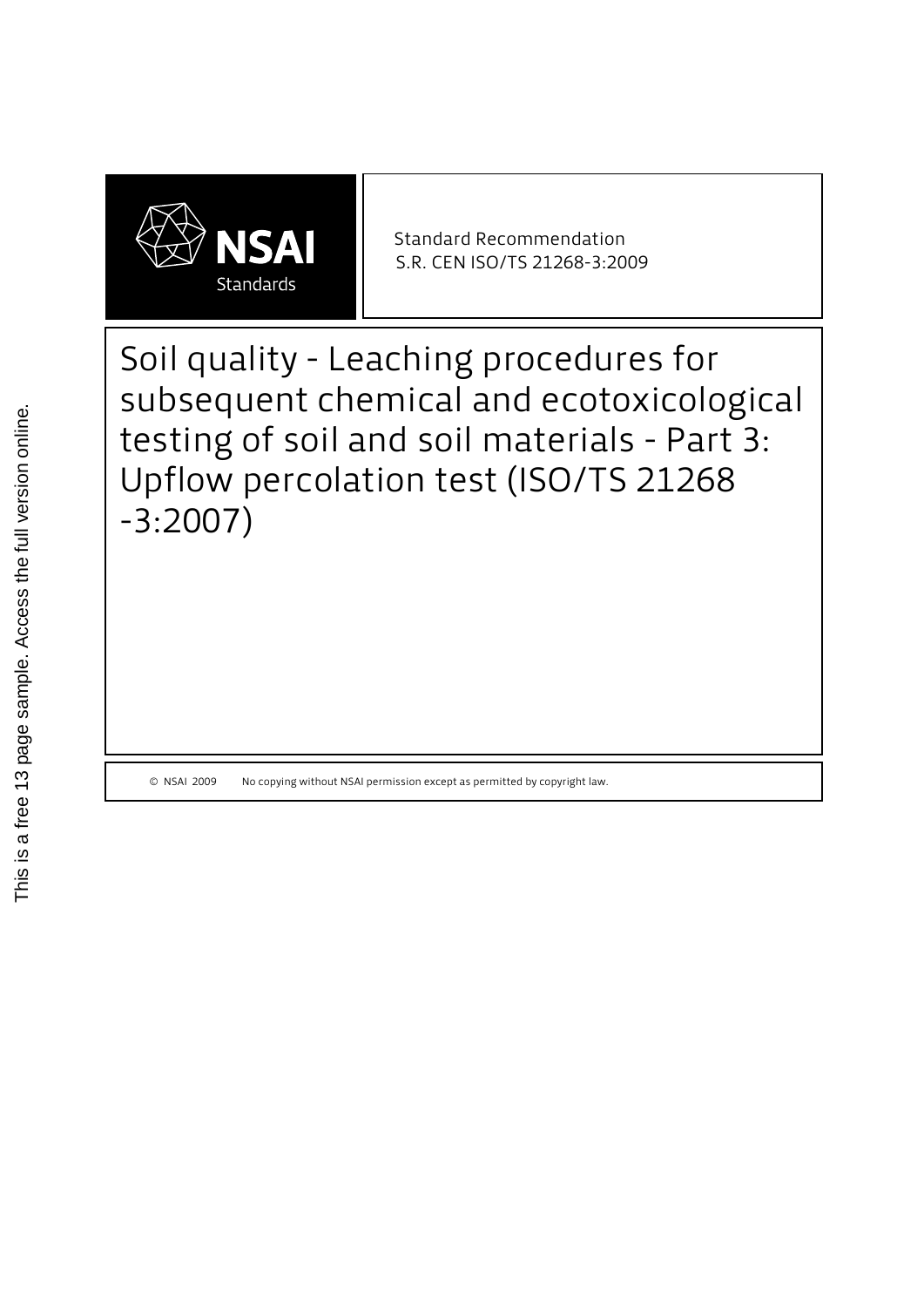## S.R. CEN ISO/TS 21268-3:2009

Incorporating amendments/corrigenda issued since publication:

| This document replaces:                                                                                          | Published:<br>This document is based on:<br>CEN ISO/TS 21268-3:2009                                                                             |  | 4 November, 2009         |  |
|------------------------------------------------------------------------------------------------------------------|-------------------------------------------------------------------------------------------------------------------------------------------------|--|--------------------------|--|
| This document was published<br>under the authority of the NSAI<br>and comes into effect on:<br>27 November, 2009 |                                                                                                                                                 |  | ICS number:<br>13.080.05 |  |
| <b>NSAI</b><br>1 Swift Square,<br>Northwood, Santry<br>Dublin 9                                                  | Sales:<br>T +353 1 807 3800<br>T +353 1 857 6730<br>F +353 1 807 3838<br>F +353 1 857 6729<br>E standards@nsai.je<br>W standards.je<br>W NSALie |  |                          |  |
| Údarás um Chaighdeáin Náisiúnta na hÉireann                                                                      |                                                                                                                                                 |  |                          |  |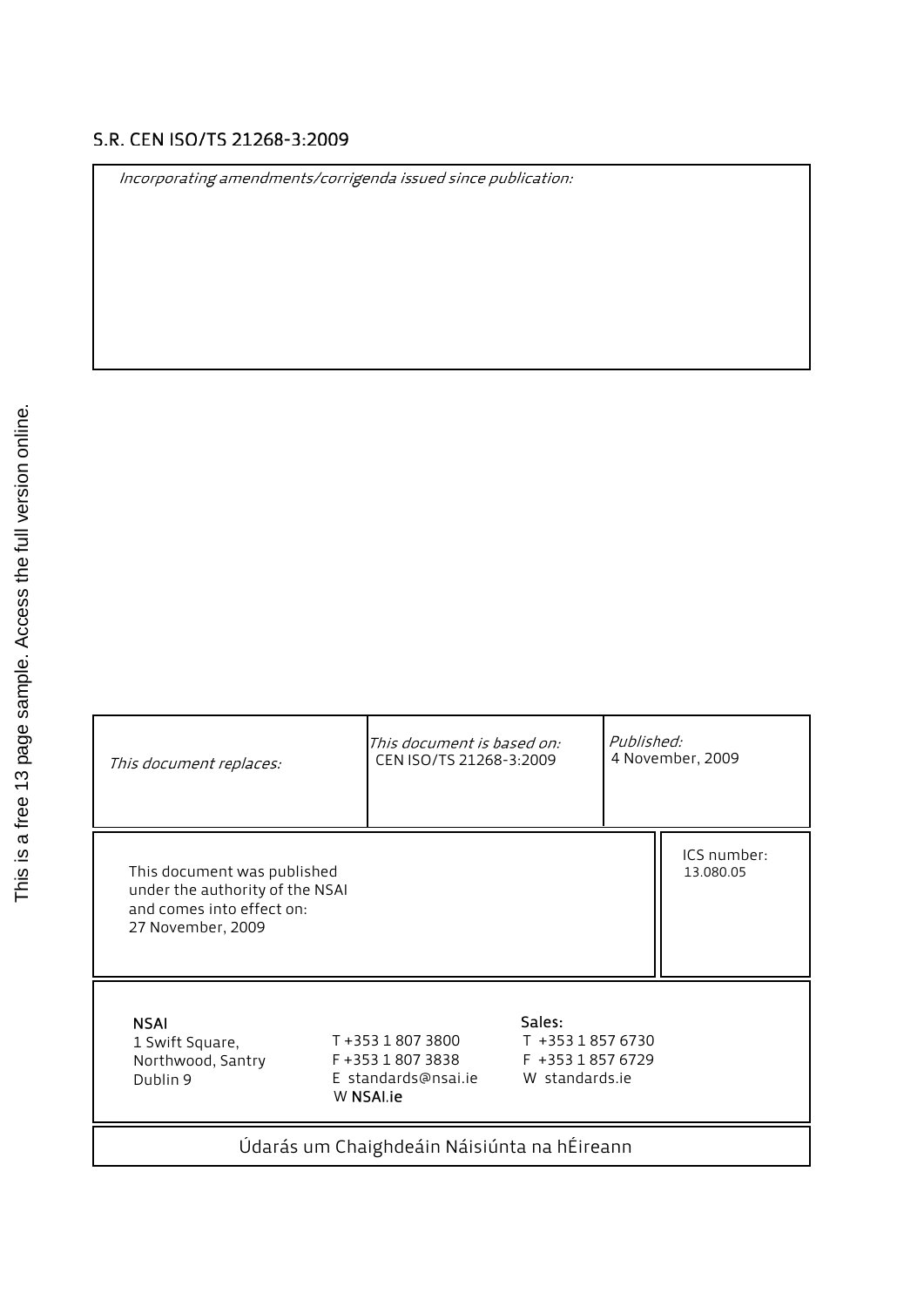# TECHNICAL SPECIFICATION SPÉCIFICATION TECHNIQUE TECHNISCHE SPEZIFIKATION

# **CEN ISO/TS 21268-3**

November 2009

ICS 13.080.05

English Version

## Soil quality - Leaching procedures for subsequent chemical and ecotoxicological testing of soil and soil materials - Part 3: Upflow percolation test (ISO/TS 21268-3:2007)

Qualité du sol - Modes opératoires de lixiviation en vue d'essais chimiques et écotoxicologiques ultérieurs des sols et matériaux du sol - Partie 3: Essai de percolation à écoulement ascendant (ISO/TS 21268-3:2007)

Bodenbeschaffenheit - Eluierungsverfahren für die anschließende chemische und ökotoxikologische Untersuchung von Boden und von Bodenmaterialien - Teil 3: Perkolationstest im Aufwärtsstrom (ISO/TS 21268- 3:2007)

This Technical Specification (CEN/TS) was approved by CEN on 8 September 2009 for provisional application.

The period of validity of this CEN/TS is limited initially to three years. After two years the members of CEN will be requested to submit their comments, particularly on the question whether the CEN/TS can be converted into a European Standard.

CEN members are required to announce the existence of this CEN/TS in the same way as for an EN and to make the CEN/TS available promptly at national level in an appropriate form. It is permissible to keep conflicting national standards in force (in parallel to the CEN/TS) until the final decision about the possible conversion of the CEN/TS into an EN is reached.

CEN members are the national standards bodies of Austria, Belgium, Bulgaria, Cyprus, Czech Republic, Denmark, Estonia, Finland, France, Germany, Greece, Hungary, Iceland, Ireland, Italy, Latvia, Lithuania, Luxembourg, Malta, Netherlands, Norway, Poland, Portugal, Romania, Slovakia, Slovenia, Spain, Sweden, Switzerland and United Kingdom.



EUROPEAN COMMITTEE FOR STANDARDIZATION COMITÉ EUROPÉEN DE NORMALISATION EUROPÄISCHES KOMITEE FÜR NORMUNG

**Management Centre: Avenue Marnix 17, B-1000 Brussels** 

© 2009 CEN All rights of exploitation in any form and by any means reserved worldwide for CEN national Members.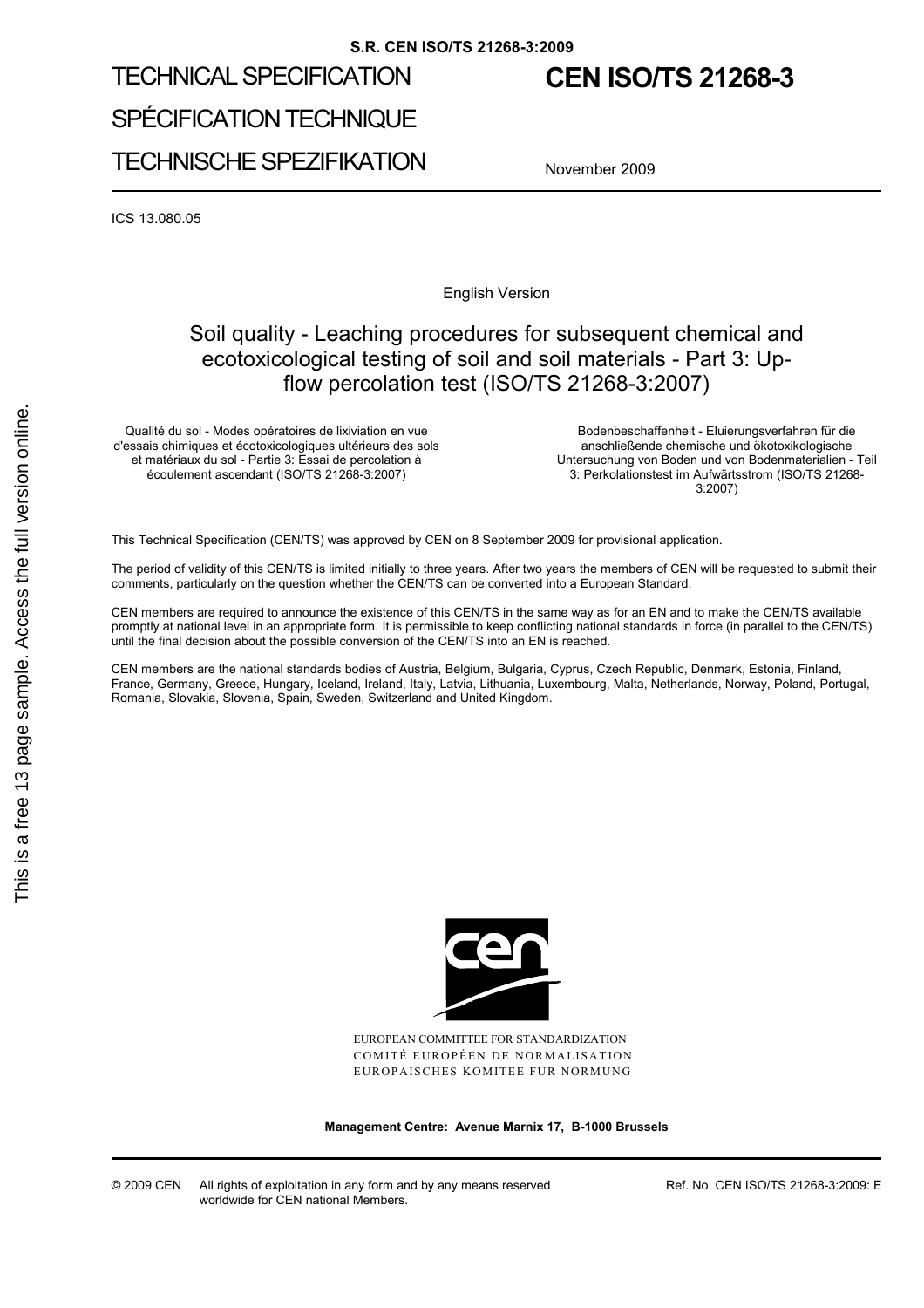# **Contents** Page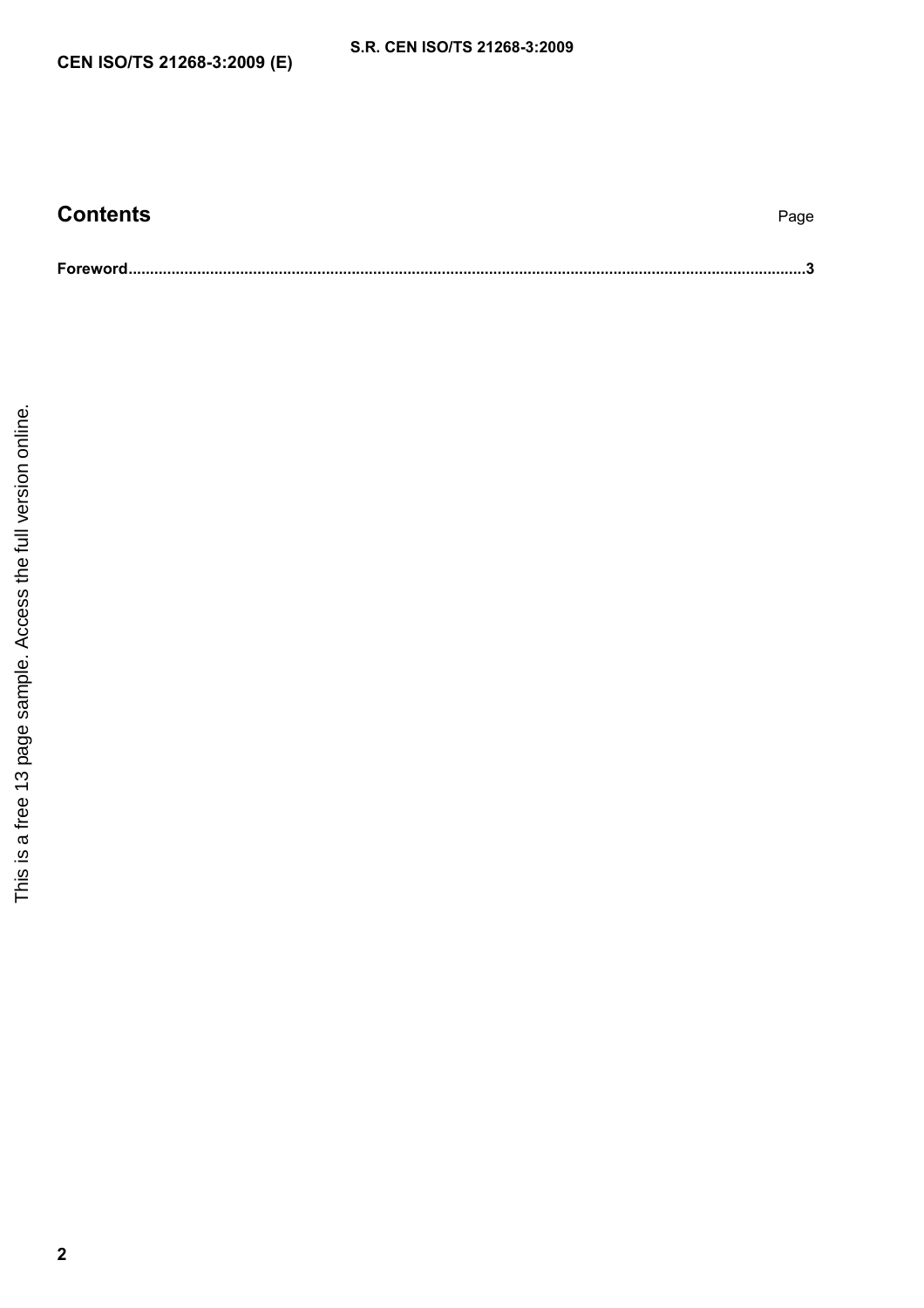## **Foreword**

The text of ISO/TS 21268-3:2007 has been prepared by Technical Committee ISO/TC 190 "Soil quality" of the International Organization for Standardization (ISO) and has been taken over as CEN ISO/TS 21268-3:2009 by Technical Committee CEN/TC 345 "Characterization of soils" the secretariat of which is held by NEN.

Attention is drawn to the possibility that some of the elements of this document may be the subject of patent rights. CEN [and/or CENELEC] shall not be held responsible for identifying any or all such patent rights.

According to the CEN/CENELEC Internal Regulations, the national standards organizations of the following countries are bound to announce this Technical Specification: Austria, Belgium, Bulgaria, Cyprus, Czech Republic, Denmark, Estonia, Finland, France, Germany, Greece, Hungary, Iceland, Ireland, Italy, Latvia, Lithuania, Luxembourg, Malta, Netherlands, Norway, Poland, Portugal, Romania, Slovakia, Slovenia, Spain, Sweden, Switzerland and the United Kingdom.

#### **Endorsement notice**

The text of ISO/TS 21268-3:2007 has been approved by CEN as a CEN ISO/TS 21268-3:2009 without any modification.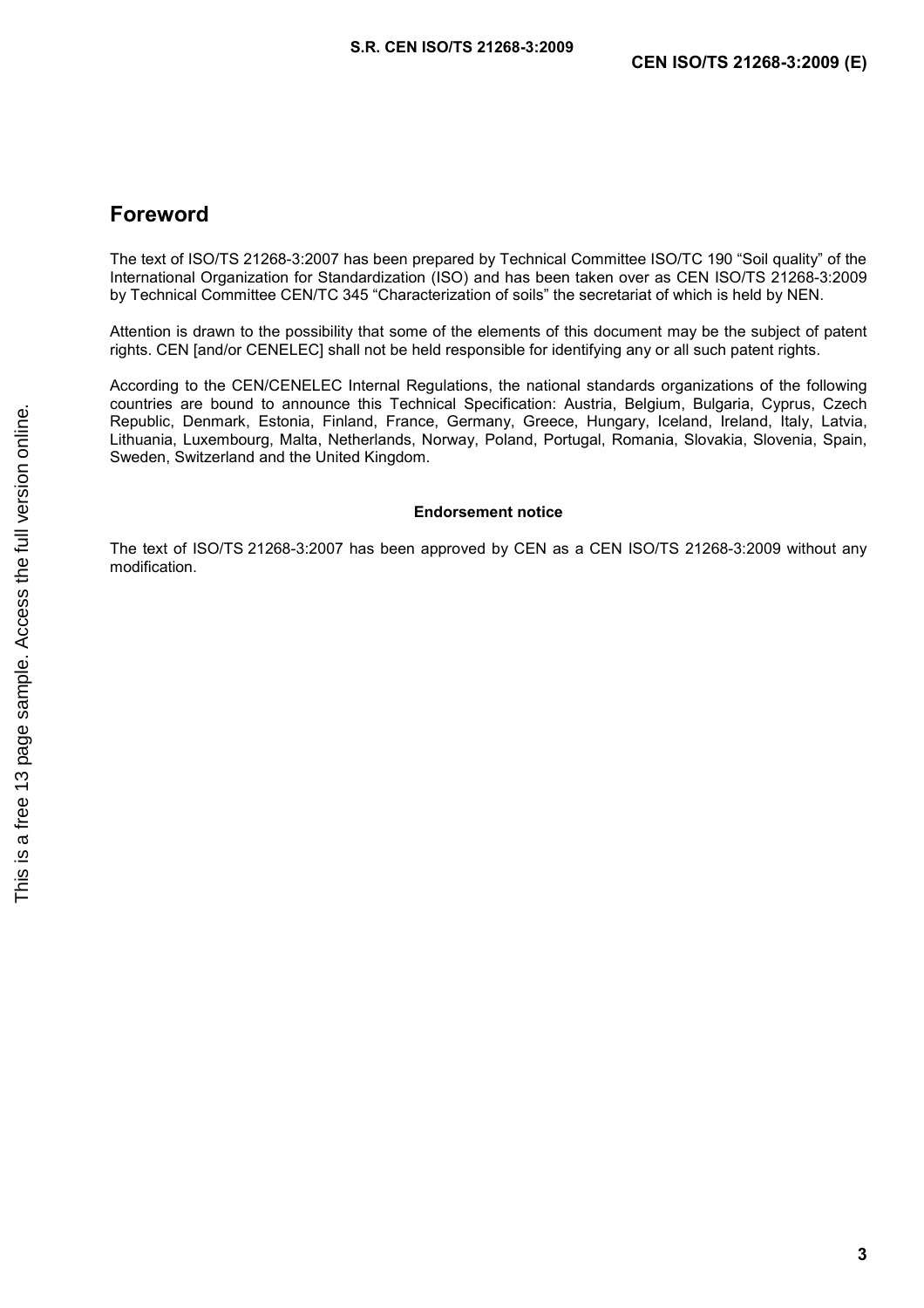This page is intentionally left BLANK.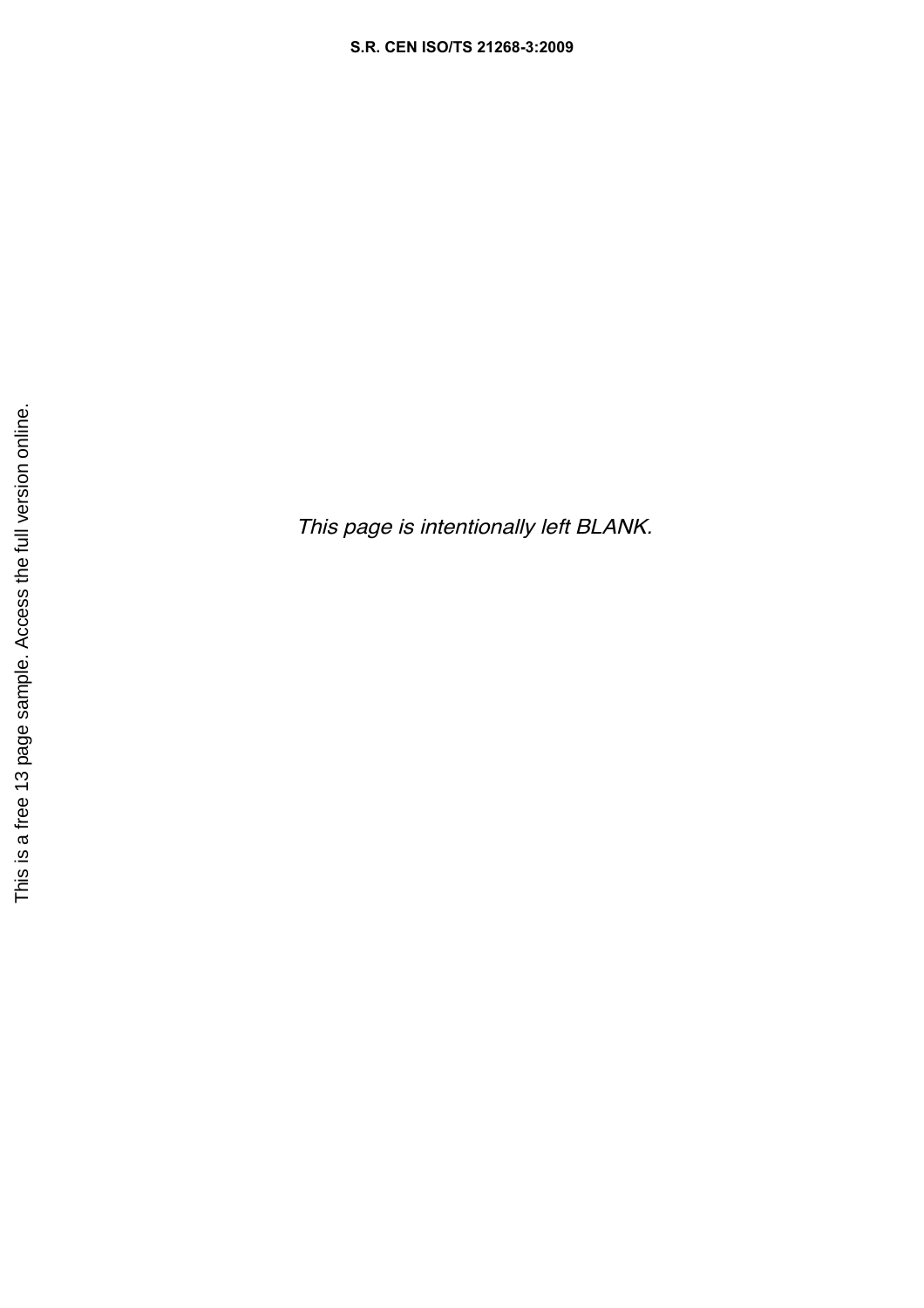# **TECHNICAL SPECIFICATION S.R. CEN ISO/TS 21268-3:2009**

# **ISO/TS 21268-3**

First edition 2007-07-15

# **Soil quality — Leaching procedures for subsequent chemical and ecotoxicological testing of soil and soil materials**

Part 3: **Up-flow percolation test** 

*Qualité du sol — Modes opératoires de lixiviation en vue d'essais chimiques et écotoxicologiques ultérieurs des sols et matériaux du sol* 

*Partie 3: Essai de percolation à écoulement ascendant* 



Reference number ISO/TS 21268-3:2007(E)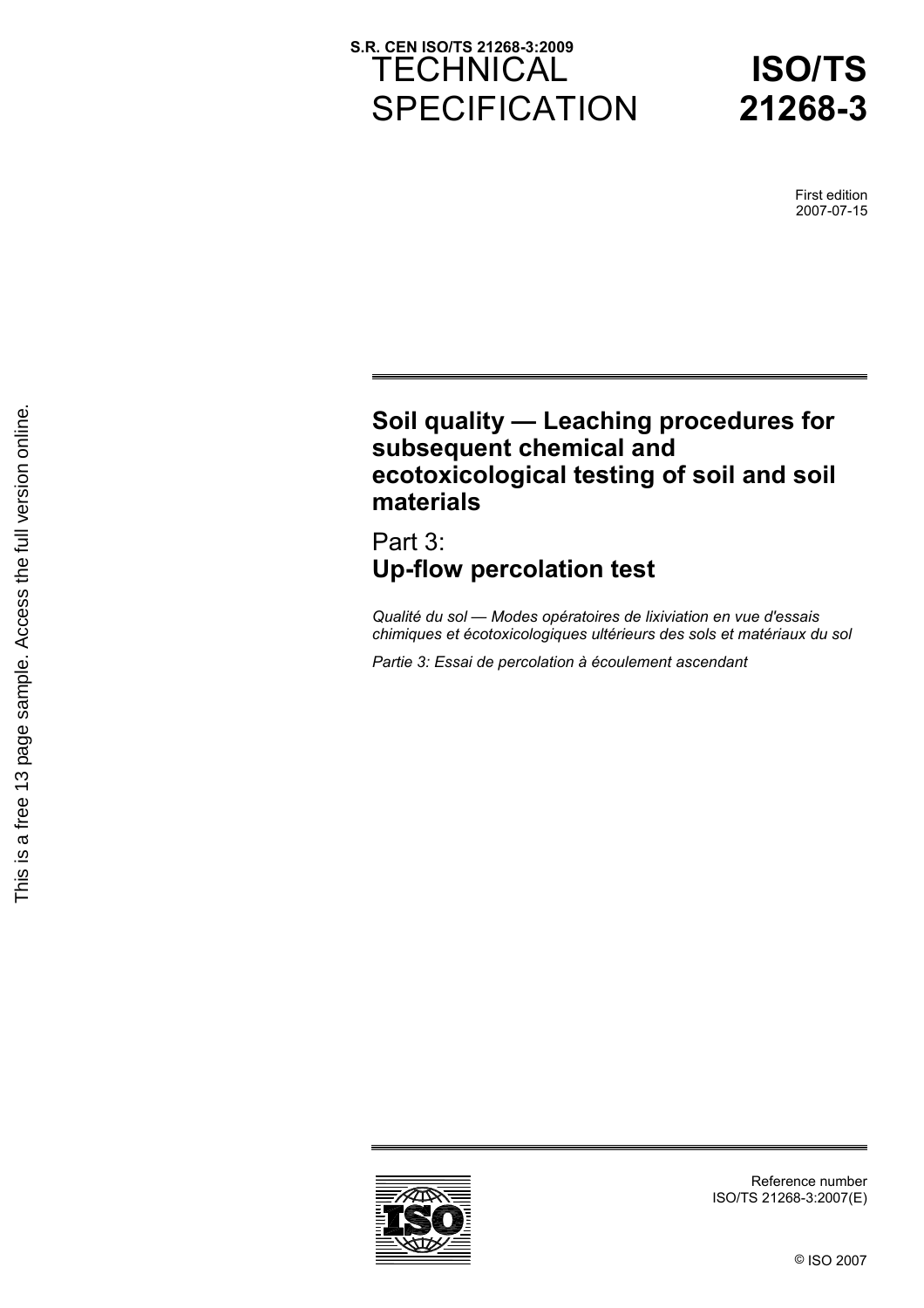#### **PDF disclaimer**

This PDF file may contain embedded typefaces. In accordance with Adobe's licensing policy, this file may be printed or viewed but shall not be edited unless the typefaces which are embedded are licensed to and installed on the computer performing the editing. In downloading this file, parties accept therein the responsibility of not infringing Adobe's licensing policy. The ISO Central Secretariat accepts no liability in this area.

Adobe is a trademark of Adobe Systems Incorporated.

Details of the software products used to create this PDF file can be found in the General Info relative to the file; the PDF-creation parameters were optimized for printing. Every care has been taken to ensure that the file is suitable for use by ISO member bodies. In the unlikely event that a problem relating to it is found, please inform the Central Secretariat at the address given below.



© ISO 2007

All rights reserved. Unless otherwise specified, no part of this publication may be reproduced or utilized in any form or by any means, electronic or mechanical, including photocopying and microfilm, without permission in writing from either ISO at the address below or ISO's member body in the country of the requester.

ISO copyright office Case postale 56 • CH-1211 Geneva 20 Tel. + 41 22 749 01 11 Fax + 41 22 749 09 47 E-mail copyright@iso.org Web www.iso.org

Published in Switzerland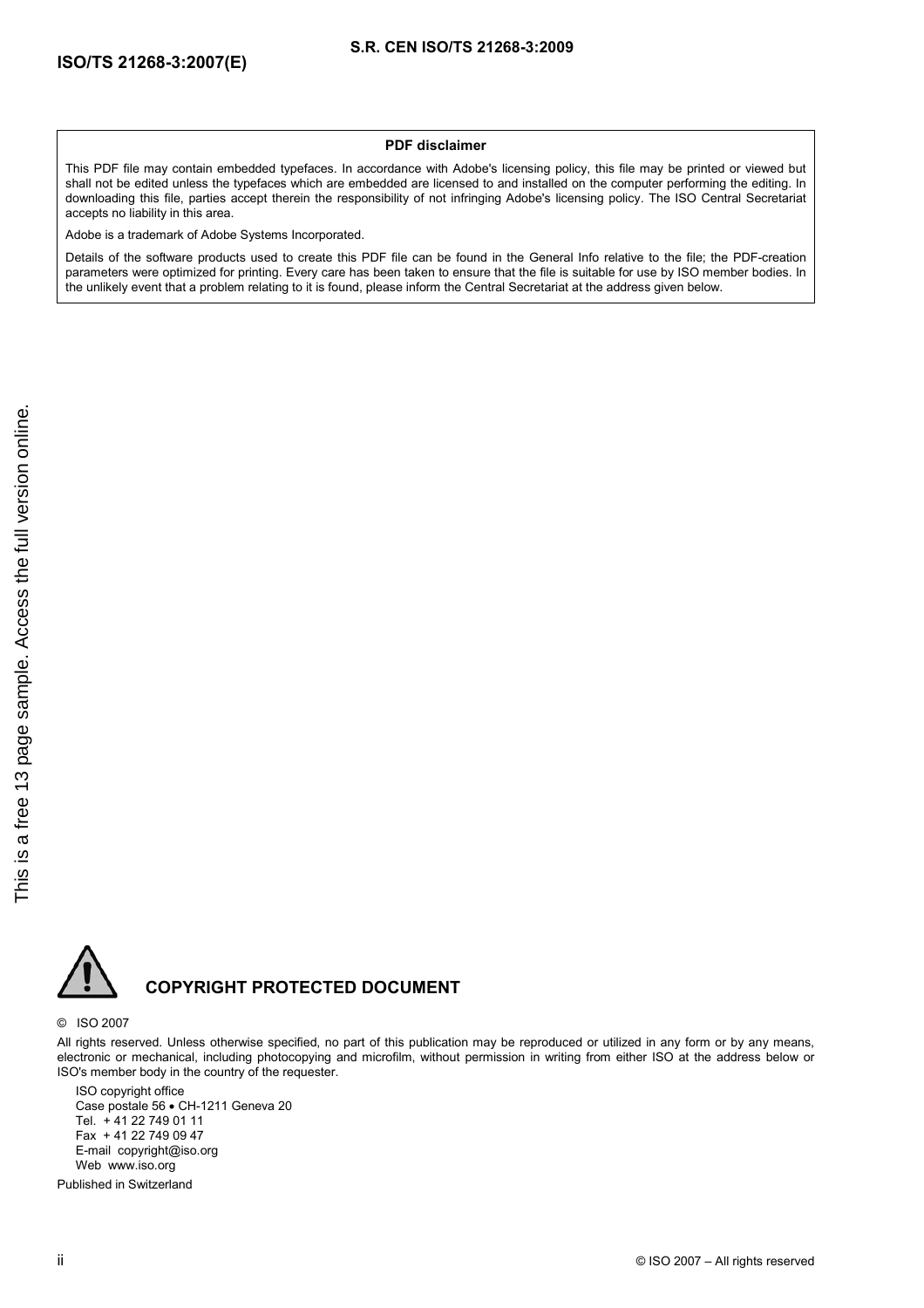## **Contents**

| 1                                                                                            |  |
|----------------------------------------------------------------------------------------------|--|
| 2                                                                                            |  |
| 3                                                                                            |  |
| 4                                                                                            |  |
| 5                                                                                            |  |
| 6                                                                                            |  |
| 7                                                                                            |  |
| 7.1                                                                                          |  |
| 7.2                                                                                          |  |
| 7.3                                                                                          |  |
| 7.4                                                                                          |  |
|                                                                                              |  |
| 8                                                                                            |  |
| 8.1                                                                                          |  |
| 8.2                                                                                          |  |
| 8.3                                                                                          |  |
| 8.4                                                                                          |  |
| 8.5                                                                                          |  |
| 8.6                                                                                          |  |
|                                                                                              |  |
| 8.7                                                                                          |  |
| 9                                                                                            |  |
| 10                                                                                           |  |
| 11                                                                                           |  |
| Annex A (informative) Suggestions for packing the column, water saturation and establishment |  |
| Annex B (informative) Justification of the choices made in developing the test procedure 14  |  |
|                                                                                              |  |
|                                                                                              |  |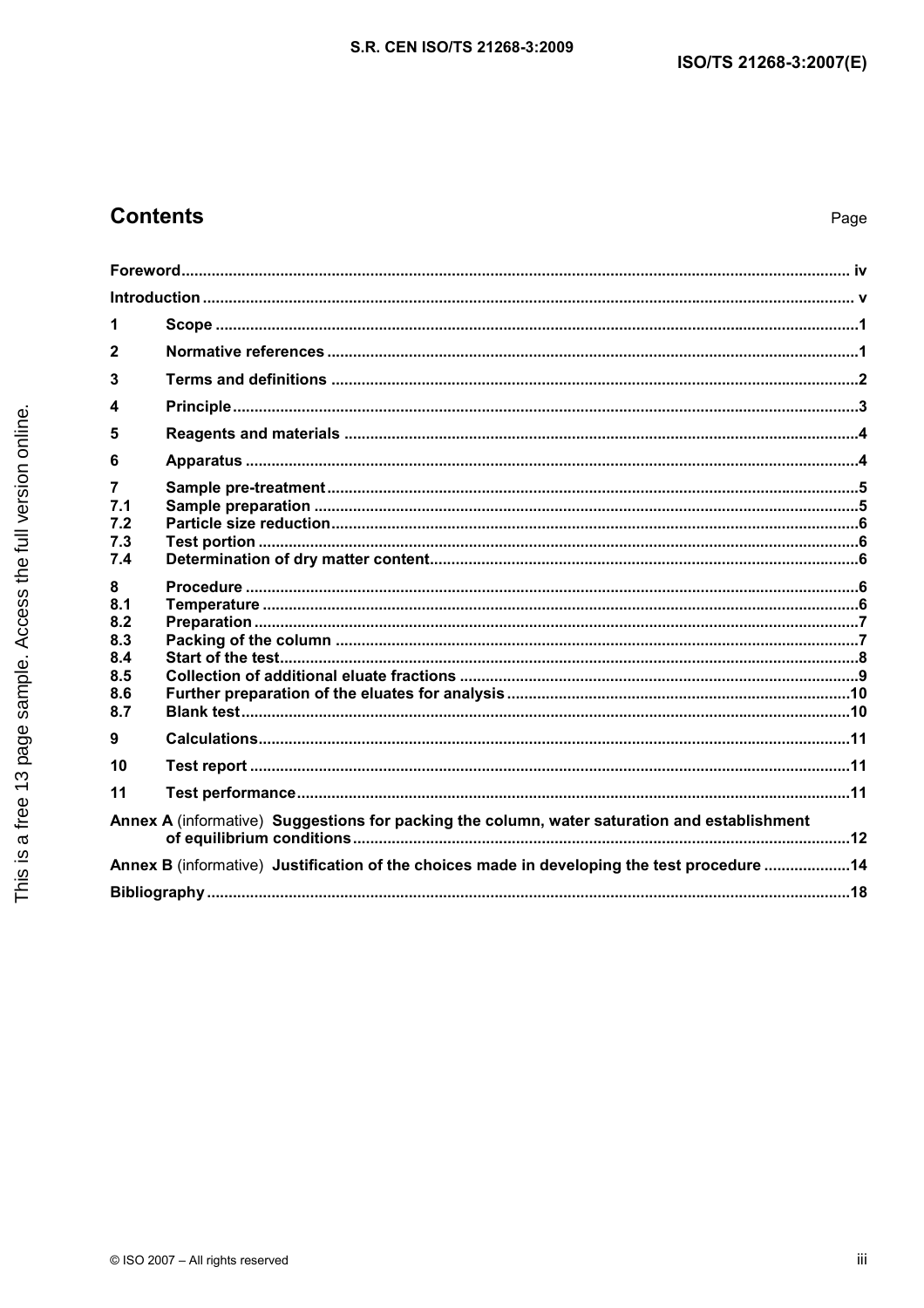## **Foreword**

ISO (the International Organization for Standardization) is a worldwide federation of national standards bodies (ISO member bodies). The work of preparing International Standards is normally carried out through ISO technical committees. Each member body interested in a subject for which a technical committee has been established has the right to be represented on that committee. International organizations, governmental and non-governmental, in liaison with ISO, also take part in the work. ISO collaborates closely with the International Electrotechnical Commission (IEC) on all matters of electrotechnical standardization.

International Standards are drafted in accordance with the rules given in the ISO/IEC Directives, Part 2.

The main task of technical committees is to prepare International Standards. Draft International Standards adopted by the technical committees are circulated to the member bodies for voting. Publication as an International Standard requires approval by at least 75 % of the member bodies casting a vote.

In other circumstances, particularly when there is an urgent market requirement for such documents, a technical committee may decide to publish other types of normative document:

- an ISO Publicly Available Specification (ISO/PAS) represents an agreement between technical experts in an ISO working group and is accepted for publication if it is approved by more than 50 % of the members of the parent committee casting a vote;
- an ISO Technical Specification (ISO/TS) represents an agreement between the members of a technical committee and is accepted for publication if it is approved by 2/3 of the members of the committee casting a vote.

An ISO/PAS or ISO/TS is reviewed after three years in order to decide whether it will be confirmed for a further three years, revised to become an International Standard, or withdrawn. If the ISO/PAS or ISO/TS is confirmed, it is reviewed again after a further three years, at which time it must either be transformed into an International Standard or be withdrawn.

Attention is drawn to the possibility that some of the elements of this document may be the subject of patent rights. ISO shall not be held responsible for identifying any or all such patent rights.

ISO/TS 21268-3 was prepared by Technical Committee ISO/TC 190, *Soil quality*, Subcommittee SC 7, *Soil and site assessment*.

ISO/TS 21268 consists of the following parts, under the general title *Soil quality — Leaching procedures for subsequent chemical and ecotoxicological testing of soil and soil materials*:

- Part 1: Batch test using a liquid to solid ratio of 2 *l/kg dry matter*
- Part 2: Batch test using a liquid to solid ratio of 10 I/kg dry matter
- ⎯ *Part 3: Up-flow percolation test*
- Part 4: Influence of pH on leaching with initial acid/base addition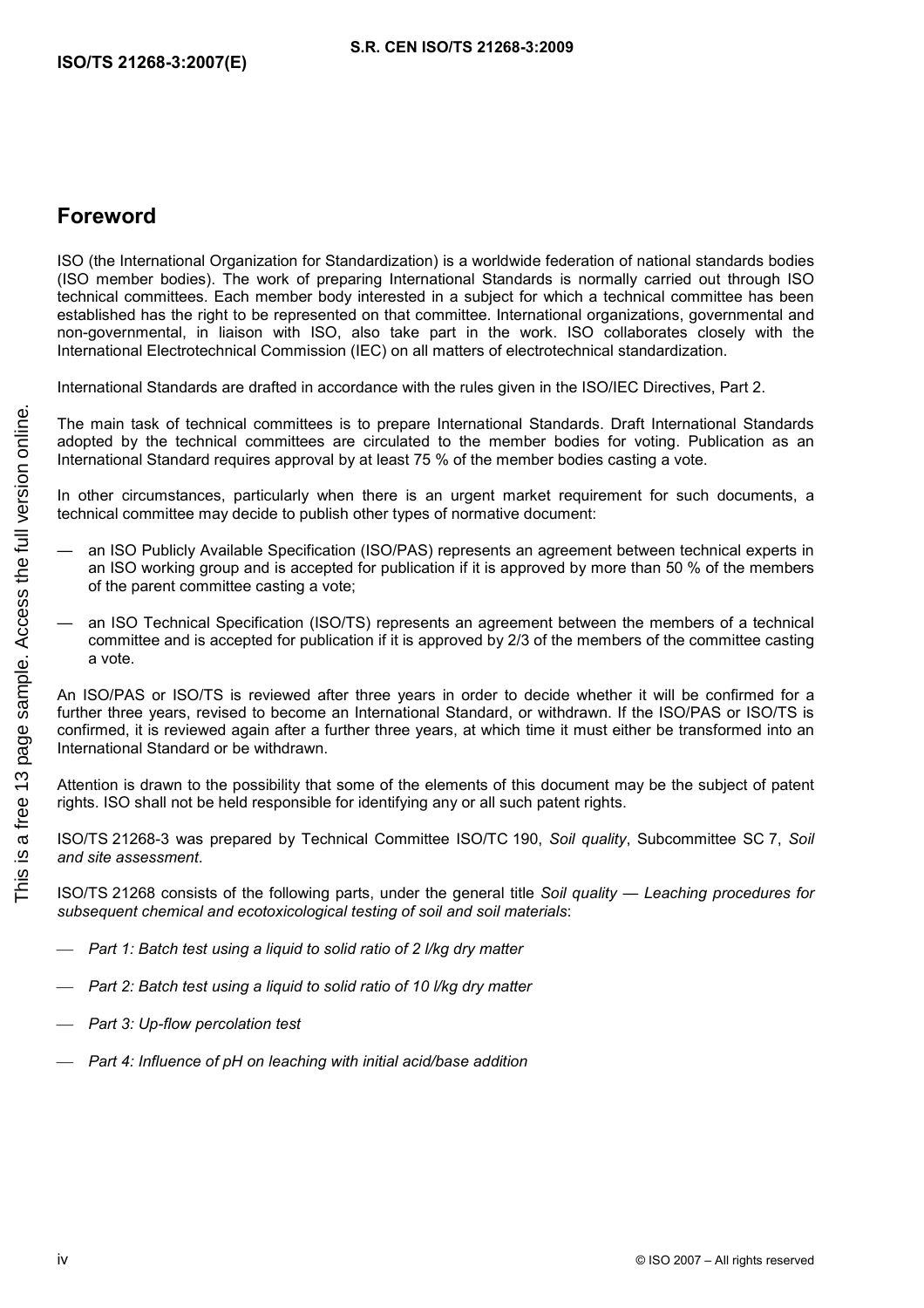## **Introduction**

In various countries, tests have been developed to characterise and assess the constituents which can be released from materials. The release of soluble constituents upon contact with water is regarded as a main mechanism of release, which results in a potential risk to the environment during the use or disposal of materials. The intent of these tests is to identify the leaching properties of materials. The complexity of the leaching process makes simplifications necessary.

Not all of the relevant aspects of leaching behaviour can be addressed in one standard.

Tests to characterise the behaviour of materials can generally be divided into three categories (EN 12920; EN/TS 14405) and are addressed in ISO 18772 [13]. The relationships between these tests are summarised below:

- a) "Basic characterisation" tests are used to obtain information on the short- and long-term leaching behaviour and characteristic properties of materials. Liquid/solid (L/S) ratios, leachant composition, factors controlling leachability, such as pH, redox potential, complexing capacity, role of dissolved organic carbon (DOC), ageing of material and physical parameters, are addressed in these tests.
- b) "Compliance" tests are used to determine whether the material complies with a specific behaviour or with specific reference values. The tests focus on key variables and leaching behaviour previously identified by basic characterisation tests.
- c) "On-site verification" tests are used as a rapid check to confirm that the material is the same as that which has been subjected to the compliance test(s). On-site verification tests are not necessarily leaching tests.

The test procedure described in this method belongs to category b): basic characterisation tests.

NOTE Up to now, the test procedure described in this part of ISO/TS 21268 has not been validated internationally.

This Technical Specification was elaborated on the basis of CEN/TS 14405.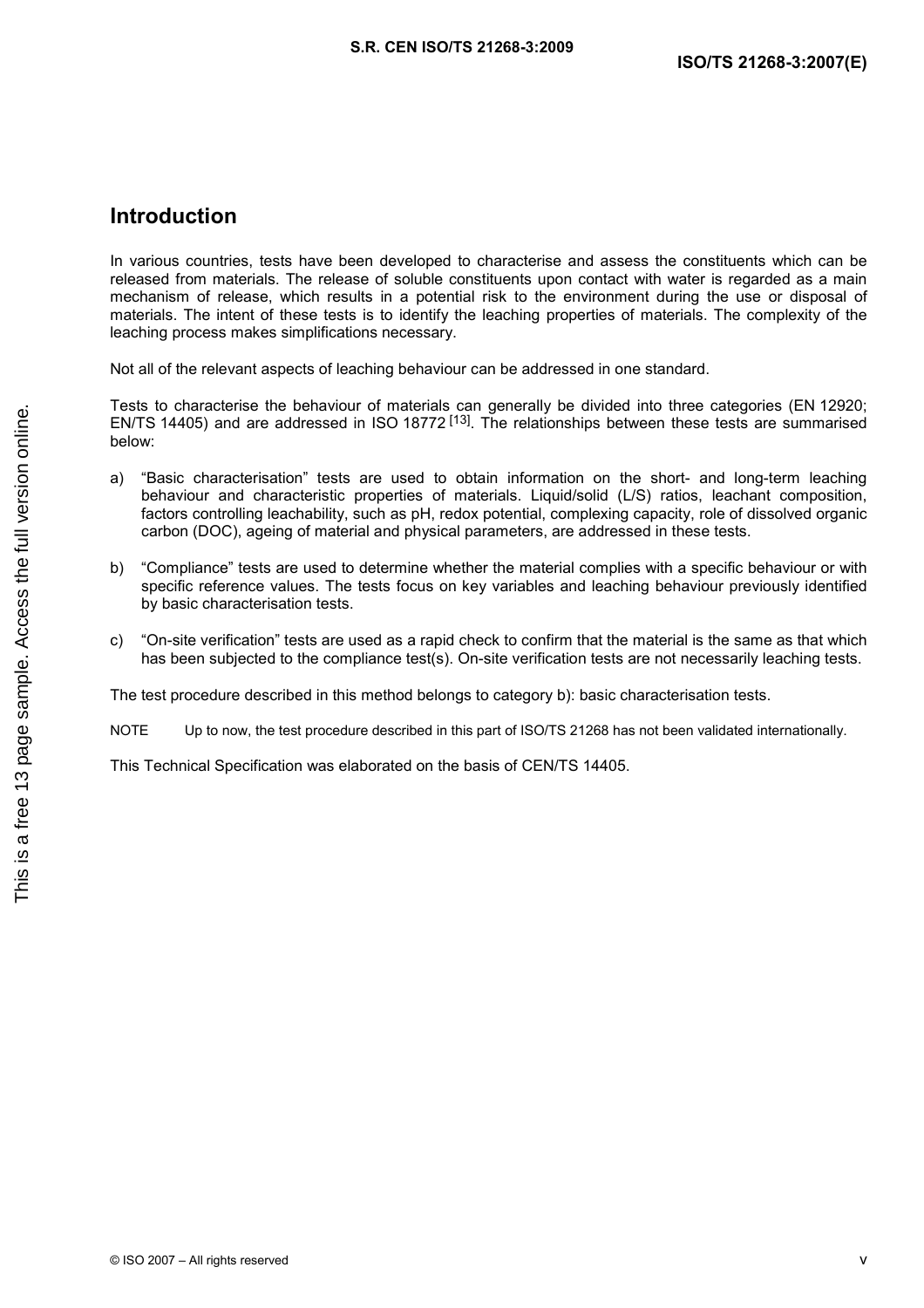**S.R. CEN ISO/TS 21268-3:2009**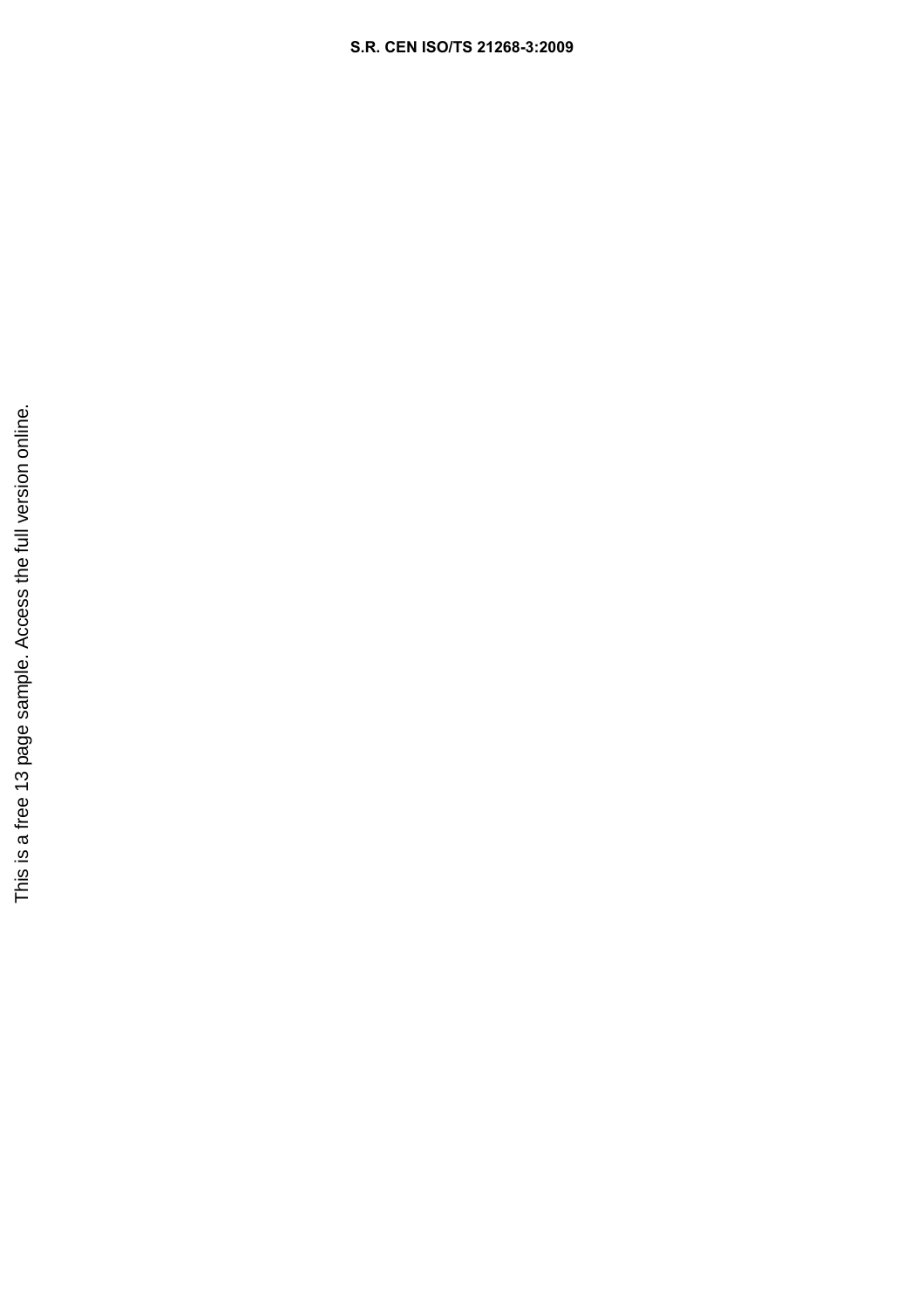## **Soil quality — Leaching procedures for subsequent chemical and ecotoxicological testing of soil and soil materials**

## Part 3: **Up-flow percolation test**

### **1 Scope**

This part of ISO/TS 21268 specifies a test, which is aimed at determining the leaching behaviour of inorganic and organic constituents from a soil and soil material. The method is a once-through percolation test with water (0,001 mol/l CaCl<sub>2</sub>) under standardized conditions of flow rate. The material is leached under dynamic hydraulic conditions. The eluates obtained can be used to determine the ecological properties of the soil with respect to micro-organisms, flora and fauna. The test results enable the distinction between different release patterns, for instance wash-out and release under the influence of interaction with the matrix, when approaching local equilibrium between material and leachant.

This test method produces eluates, which can subsequently be characterised by physical, chemical and ecotoxicological methods in accordance with existing standard methods. The results of eluate analysis are presented as a function of the liquid/solid ratio. The test is not suitable for species that are volatile under ambient conditions.

NOTE 1 Volatile organic constituents include the low-molecular-weight components in mixtures such as mineral oil.

NOTE 2 It is not always possible to optimise test conditions simultaneously for inorganic and organic constituents and optimum test conditions may also vary between different groups of organic constituents. Test requirements for organic constituents are generally more stringent than those for inorganic constituents. The test conditions suitable for measuring the release of organic constituents will generally also be applicable to inorganic constituents.

NOTE 3 For ecotoxicological testing, eluates representing the release of both inorganic and organic contaminants are needed. In this document, ecotoxicological testing is also meant to include genotoxicological testing.

The application of this test method alone is not sufficient for the determination of the leaching behaviour of a material under specified conditions different to those from the test procedure, since this generally requires the application of several test methods, behavioural modelling and model validation. This part of ISO/TS 21268 does not address issues related to health and safety. It only determines the leaching properties as outlined in Clause 4.

### **2 Normative references**

The following referenced documents are indispensable for the application of this document. For dated references, only the edition cited applies. For undated references, the latest edition of the referenced document (including any amendments) applies.

ISO 3696, *Water for analytical laboratory use — Specification and test methods*

ISO 5667-3, *Water Quality — Sampling — Part 3: Guidance on the preservation and handling of water samples*

ISO 7027:1999, *Water quality — Determination of turbidity*